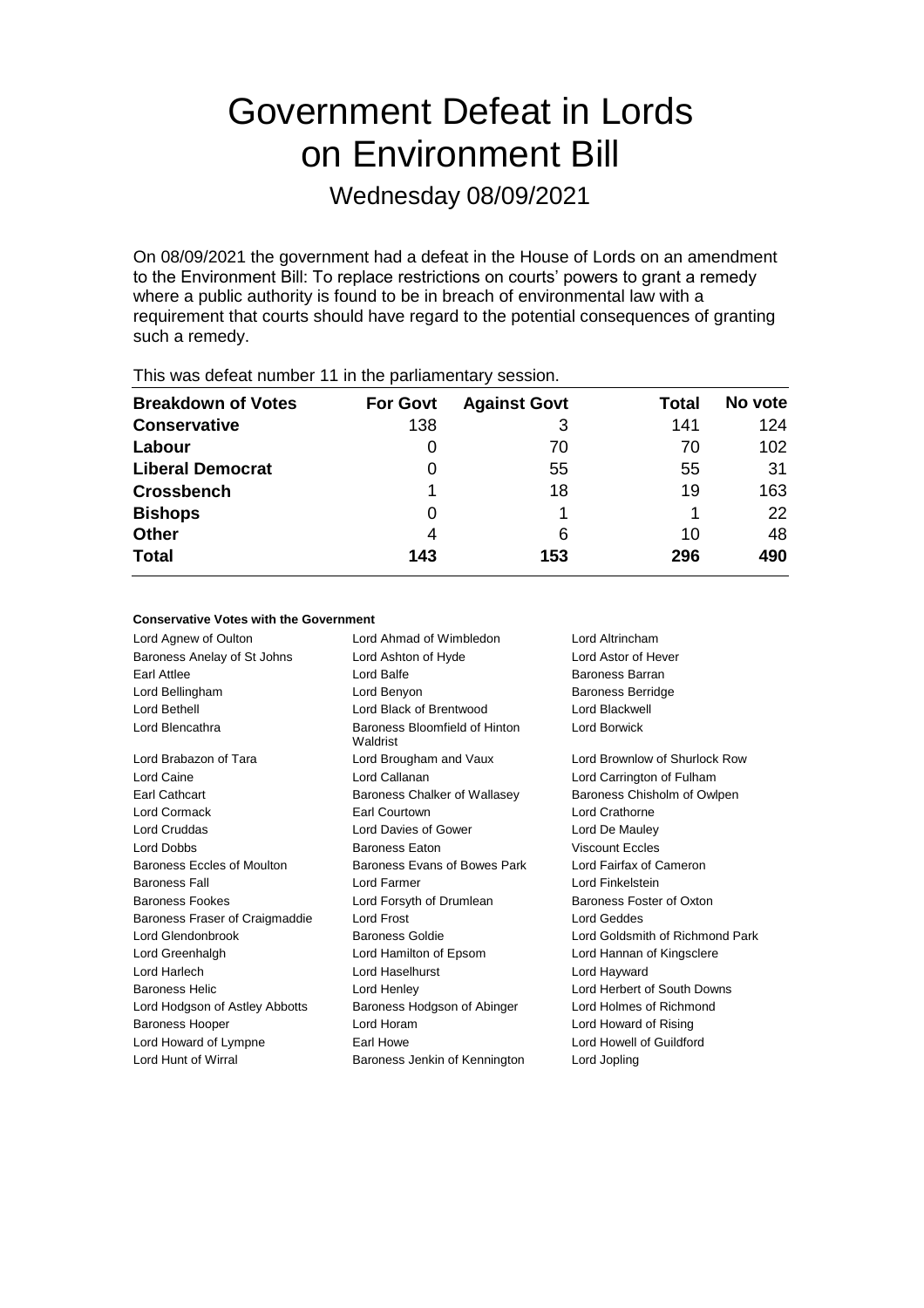Lord Lilley Earl Lindsay Lord Lingfield Lord McColl of Dulwich Lord McInnes of Kilwinning Lord Mendoza<br>
Baroness Meyer Baroness Mobarik Duke of Montr Baroness Morgan of Cotes **Lord Moylan** Lord Moynihan Baroness Noakes **Lord Norton of Louth** Lord Parkinson of Whitley Bay Lord Pickles Baroness Pidding Lord Popat Lord Price Lord Randall of Uxbridge Lord Reay Baroness Redfern Lord Risby Baroness Rock Baroness Sanderson of Welton Lord Sandhurst Lord Sarfraz Baroness Sater **Baroness Scott of Bybrook** Baroness Seccombe Lord Sharpe of Epsom Lord Sheikh Lord Sherbourne of Didsbury Lord Shinkwin Earl Shrewsbury Lord Smith of Hindhead Baroness Stedman-Scott Lord Sterling of Plaistow Lord Stewart of Dirleton Baroness Stowell of Beeston Baroness Stroud Cord Suri Lord Taylor of Holbeach Lord Tebbit Lord Trefgarne Viscount Trenchard Lord True Lord Udny-Lister Baroness Vere of Norbiton Baroness Verma Controller Lord Wei Lord Wharton of Yarm **Lord Whitby Baroness Williams of Trafford Communisty** Lord Wolfson of Tredegar Lord Young of Cookham Viscount Younger of Leckie

Lord Kamall Lord Kirkham Lord Lamont of Lerwick Lord Mancroft **Baroness Manzoor** Baroness Mobarik **Baroness Mobaris** Baroness Mobarik **Duke of Montrose** 

Lord Naseby **Lord Nash Baroness Nicholson of Winterbourne** 

#### **Conservative Votes against the Government**

Lord Duncan of Springbank Lord Garnier Lord Mackay of Clashfern

### **Labour Votes with the Government**

#### **Labour Votes against the Government**

Baroness Adams of Craigielea Lord Anderson of Swansea Lord Bach Baroness Blake of Leeds **Baroness Blower** Baroness Blower **Lord Boateng** Lord Bradley **Lord Browne of Ladyton** Baroness Bryan of Partick Lord Campbell-Savours **Baroness Chakrabarti** Baroness Chapman of Darlington Lord Clark of Windermere Lord Coaker Lord Collins of Highbury Baroness Corston **Baroness Crawley Baroness Crawley Lord Davidson of Glen Clova** Lord Davies of Brixton **Baroness Donaghy** Baroness Davies Drake Lord Dubs Lord Elder Lord Faulkner of Worcester Lord Foulkes of Cumnock **Baroness Golding Baroness Golding** Lord Grantchester Lord Grocott Viscount Hanworth Lord Harris of Haringey Lord Haworth **Baroness Hayman of Ullock** Baroness Hayter of Kentish Town Baroness Healy of Primrose Hill Lord Hendy Lord Hunt of Kings Heath Baroness Jones of Whitchurch Lord Kennedy of Southwark Lord Khan of Burnley Lord Knight of Weymouth Baroness Lawrence of Clarendon Lord Layard Lord McAvoy Baroness McIntosh of Hudnall Lord McKenzie of Luton Lord McNicol of West Kilbride Baroness Merron Baroness Morris of Yardley Baroness Osamor Lord Ponsonby of Shulbrede Baroness Primarolo Baroness Quin Baroness Ramsay of Cartvale Lord Rooker Lord Rosser Lord Sawyer Baroness Sherlock Baroness Smith of Basildon Viscount Stansgate Baroness Taylor of Bolton Baroness Thornton **Lord Touhig** Lord Touhig Lord Tunnicliffe Lord Watson of Invergowrie **Lord Watts Baroness Wheeler** Baroness Whitaker **Lord Whitty Lord Whitty** Baroness Wilcox of Newport Baroness Young of Old Scone

- 
- 

**Liberal Democrat Votes with the Government**